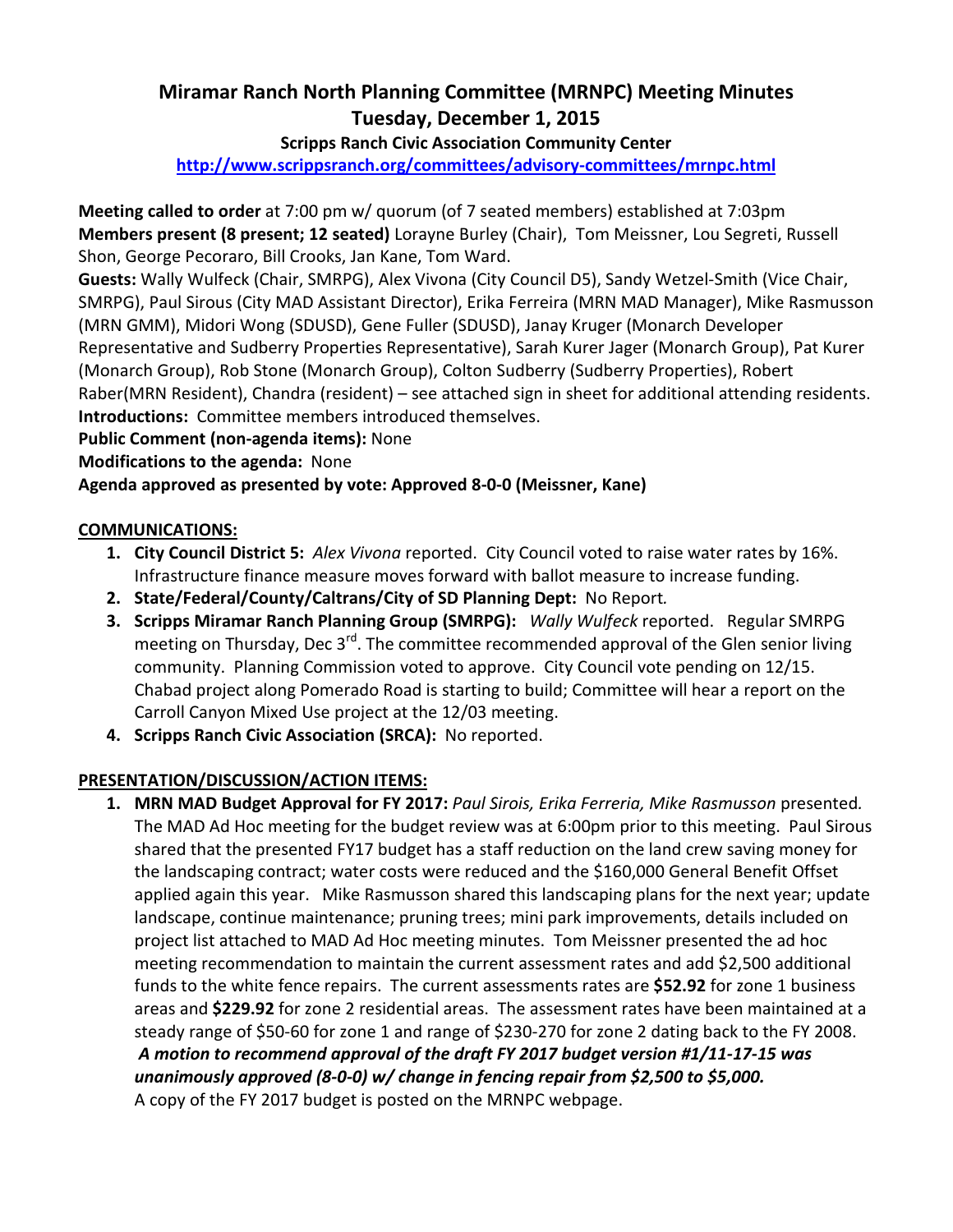**2. SDUSD Joint Occupancy Development at Scripps Mesa Conference Center:** *Midori Wong, Gene Fuller, Rob Stone, Sarah Kurer Jager & Janay Kruger* presented the proposed joint occupancy development plans located at 10380 Spring Canyon Road. (South east corner of Spring Canyon Road and Scripps Poway Parkway)

Over 30 Scripps Ranch residents attended the meeting to voice many concerns regarding the proposed project. The project development specifics were reviewed – as outlined in the current 2015 issue of the SRCA Newsletter. The developer discussed the project plans and newly provided traffic report. The district shared STEAM classroom plans and addressed the SR school enrollment projections.

Concerns ranged from: size of project, too dense, too tall for area, "monstrosity" and "outrageous in size"; Commercial Visitor (CV) zone not equivalent to Commercial Recreation (CR) zone; no requested City staff preliminary review with the Land Development Review; additional traffic and congestion; parking impacts for Spring Canyon Park and weekend recreation parking; impact on SR Farmer's Market; impact on Innovations Academy; emergency and fire evacuation issues with additional resident units; impact on school enrollment numbers; educational code compliance with the STEAM component; lack of public transportation or mobility plans; MRN MAD zone designation change; should not use public school money in private real estate ventures; not consistent with the Corky McMillin Scripps Ranch Villages master plan. City staff has not made a determination at this point as to whether a ministerial permit (non discretionary) or discretionary permit will be required for this site since the project is now under Preliminary Review with the Land Development Review staff. The proposed development project still requires final SDUSD school board approval. The action item is expected to be placed on the school board agenda by the end of January 2016.

**The committee is dark in January 2016 but can hold a meeting if needed.** 

- **3. Watermark/MedImpact Rezone (Project #443731) & Project Update–** *Colton Sudberry & Janay Kruger* presented. The MedImpact Property and Watermark Commercial and Retail Property are the land development sites, at the southeast corner of Scripps Poway Parkway/Mercy Road and I-15. **On the rezone:** City staff requested review of a revised zoning overlay to rezone .95 acres of the MedImpact property from Industrial Prime (IP-2-1) to Commercial Retail (CR-2-1) and rezone .95 acres of the Watermark property from CR-2-1 to IP-2-1. This resulted in swapping the zones of .95 acres between the two properties with no net change. MedImpact requested the rezone to move driveway access for the pending building 2, move building 2 over to the east, and remove an accessory building 4 from the plans. The revised zoning overlay is posted online for review. **A motion was made by Kane with a second by Crooks to recommend approval of the Watermark/MedImpact project application, #443731, new zoning overlay as presented with the October 1, 2013 agreement letter to remain unchanged. Motion passed by vote of 8-0-0. On the Watermark Project Update:** The Whole Foods Market is still a confirmed anchor tenant for the project. It will be located at the site of the Christmas tree lot. Sudberry Properties is actively seeking additional tenants for the project.
- **4. Monthly Meetings for 2016:** Continued to the Feb 2016 agenda.

#### **CONSENT AGENDA:**

**1. November 3, 2015 minutes:** Continued to the Feb 2016 agenda. **COMMITTEE REPORTS:**

- **1. Chair Report:** Posted online.
- **2. Community Planners Committee (CPC) Report:** No report.
- **3. MRN MAD:** GMM report posted online, agenda item above.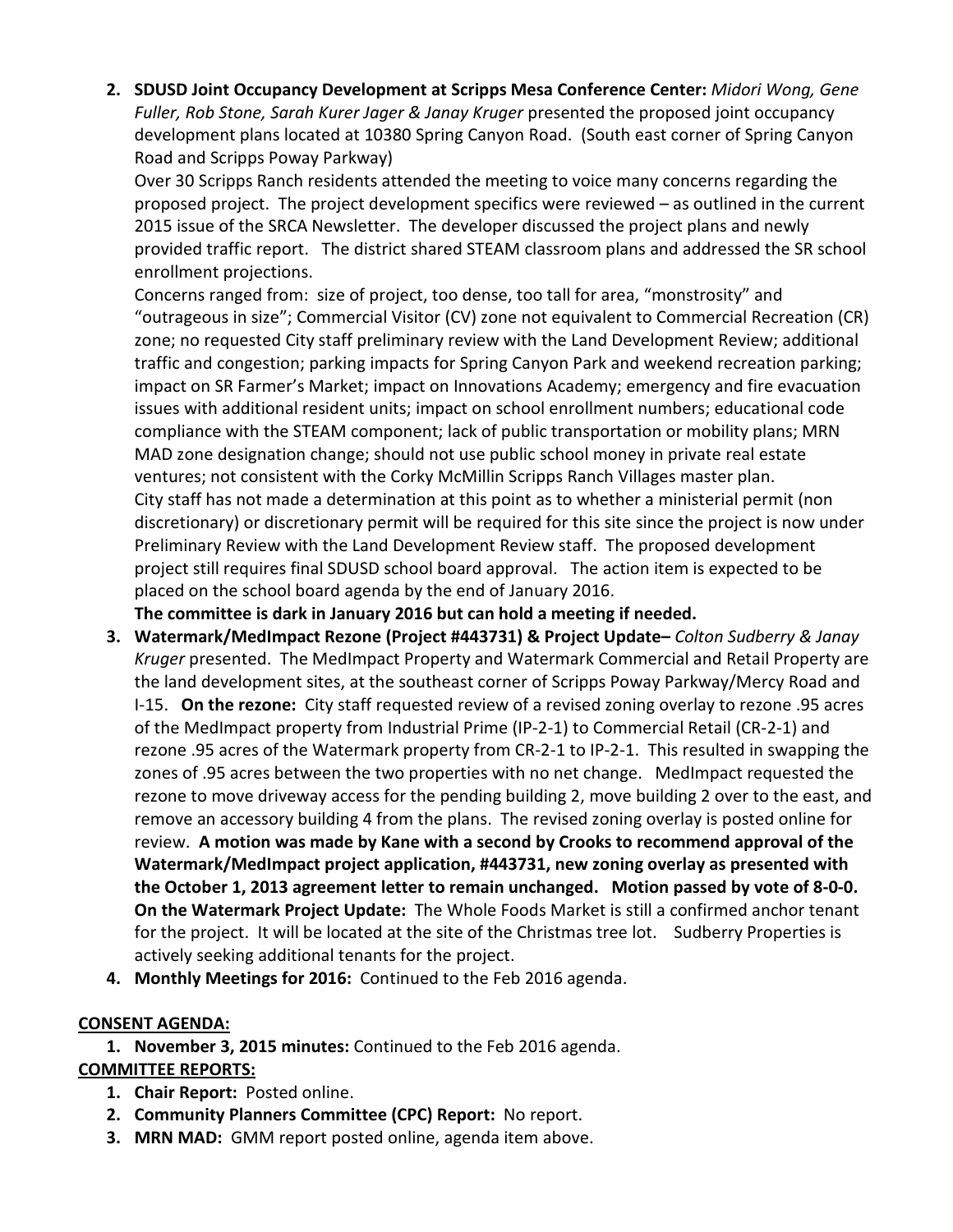- **4. Public Facilities Financing Plan (PFFP):** No report.
- **5. YMCA, Open Space, Parks & Recreation:** No reports.
- **6. Round Table:** No comments.
- **7. Other Business:** None.

\_\_\_\_\_\_\_\_\_\_\_\_\_\_\_\_\_\_\_\_\_\_\_\_\_\_\_\_\_\_

**Adjourned** at 8:49pm.

Next regular meeting is scheduled for Tuesday, February 2, 2015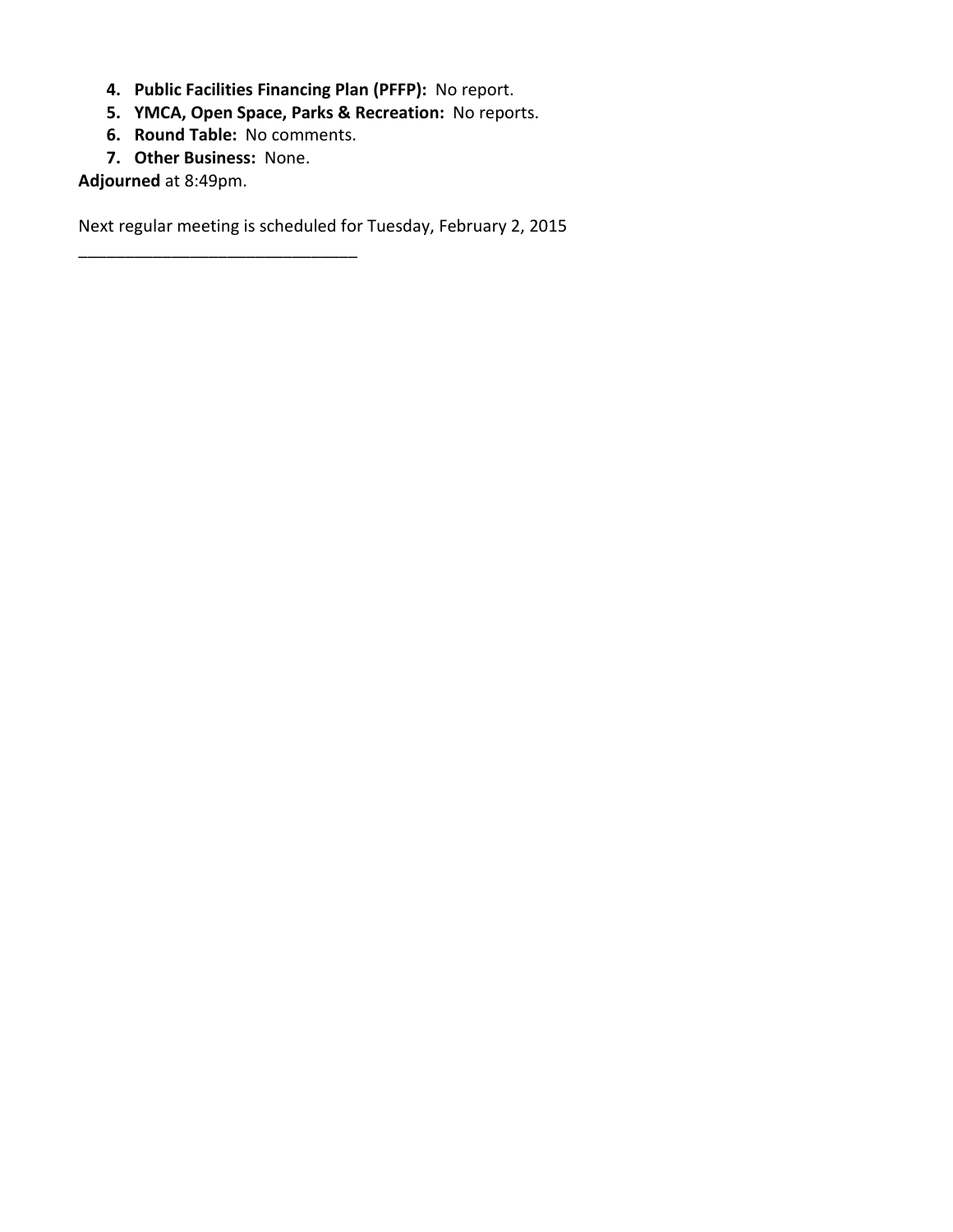MTGTS ORDER. 7:00PM  $72 - 7 - 2015$  $7.03$ Pm vonum ST50: 8:4 MRNPC Seated Members - December 2015 MAN MAD BUDGE / 1. Michelle Abella-Shon- also it 2. Lorayne Burley  $M$ o $T$ /o $\wedge$  $JAN$ 3. Bill Crooks  $GECONO:$ 4. Michelle Defilippi WANIMOUS 5. Jan Kane 6. Tom Meissner 7\_Chuck-Mitchell-8. Lou Segreti 9. Russell Shon USENT 10. Pat Wright 11. George Pecoraro ANK/MED IMAACT 12. Tom Ward JANK. MOTION **Open Seats** SECONO, BILL C.  $13.$ UNANIMOUV  $14.$ 

Pending new candidate members:

1. Jesse Adams (attended: 8/15)

< 2. Ellen Gaprio

Candidates for membership need documented attendance at two meetings of the MRNPC's last 12 meetings prior to election in March or appointment until March.

Seated members = 12

 $Quorum = 7$  $(12/2=6 -$  for majority, more than half = 7)

Majority of seated members = 7

 $2/3$  majority = 8  $(12*(2/3 \text{ or } .666)) = 8$ 

ARMOUE  $XY = 8$ UNAVIMOUS  $MSTay: T5M$ DECOVO: JANK.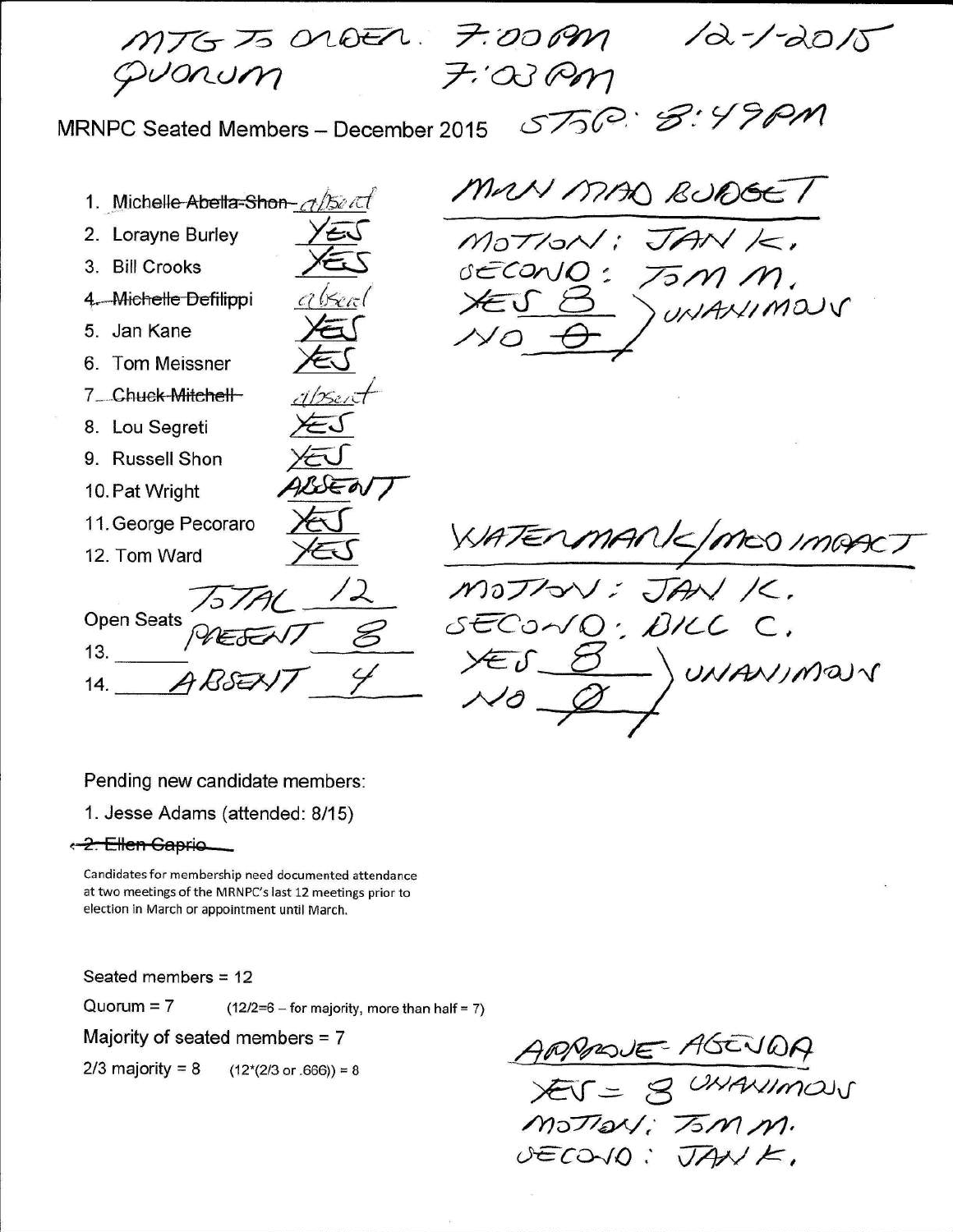### MIRAMAR RANCH NORTH PLANNING COMMITTEE (MRNPC)

**Voluntary Sign In** Date: December 1st 2015

| <b>Name</b>                       | <b>Affilation</b>       | <b>Email Address</b>                   |
|-----------------------------------|-------------------------|----------------------------------------|
| orayne Burley                     | RRNPC                   | ontile                                 |
| Whitech                           | SRP6                    | ١c                                     |
| Withm                             | TR PP                   | $\mathsf{C}\wedge$                     |
| Ribert Raber                      | Resilint                | 17. 12 raber @ yahoo.                  |
| RUSSELL SAW                       | HRNAC                   |                                        |
| Lou Segrer                        | MRNPC                   | mG(e)                                  |
| CHANDRA                           | DU JOLE NE              |                                        |
| RAS                               | RESEIDENT               |                                        |
| MAGESH                            | Resident                |                                        |
| SRINVAS SAMAVEDAM                 | Resident                | VASU2K@GMAILKON                        |
| FALLY BULG                        | RESIDENT                | ebung 10 san. m. com                   |
| Shay Schweinfurter                | Risdent                 | Shaymandrake@gmail.com                 |
| <i><u><u>Sranica Kops</u></u></i> | Resident                |                                        |
| L' BHERT                          |                         |                                        |
| TIM O'CONNELL                     | RESIDENT                | <u><i>TIMOCONNSILNSANO ACLICOT</i></u> |
| CHRISTY TOUNSEND                  | $\overline{\mathbf{1}}$ | Ctownsend @rgrdlaw.com                 |
| PAI SIROGS                        | CITY SPAFF MAS          | psirone sandego ga                     |
| <b>SRUCE BACHAND</b>              | RESIDENT                |                                        |
| John Clevenger                    | resident                | idclev@live.com                        |
| <u>Corey</u> GASS                 | RESIDENT                | COREYGASS (HOTMAIL.COM                 |
| Bene Fuller                       | SDUSP                   | afuller@sandinet                       |
| MAHTICU FOST                      | RESIDENT                | Hw1HMMI@                               |
| Vernel Kreft                      | CEEDENT                 | SAURR.COM                              |
| Milori upra                       | <u>SDUSD</u>            | midori.wong @sandi.net                 |
| Renise + anoton                   | Resident                | denise has san-m-com                   |
| lark<br>Jamp Bn                   | resident                | Clarkdhampton@gmail.com                |
| hister Hammer                     | Residend                | HC@SaN.RR.Com                          |